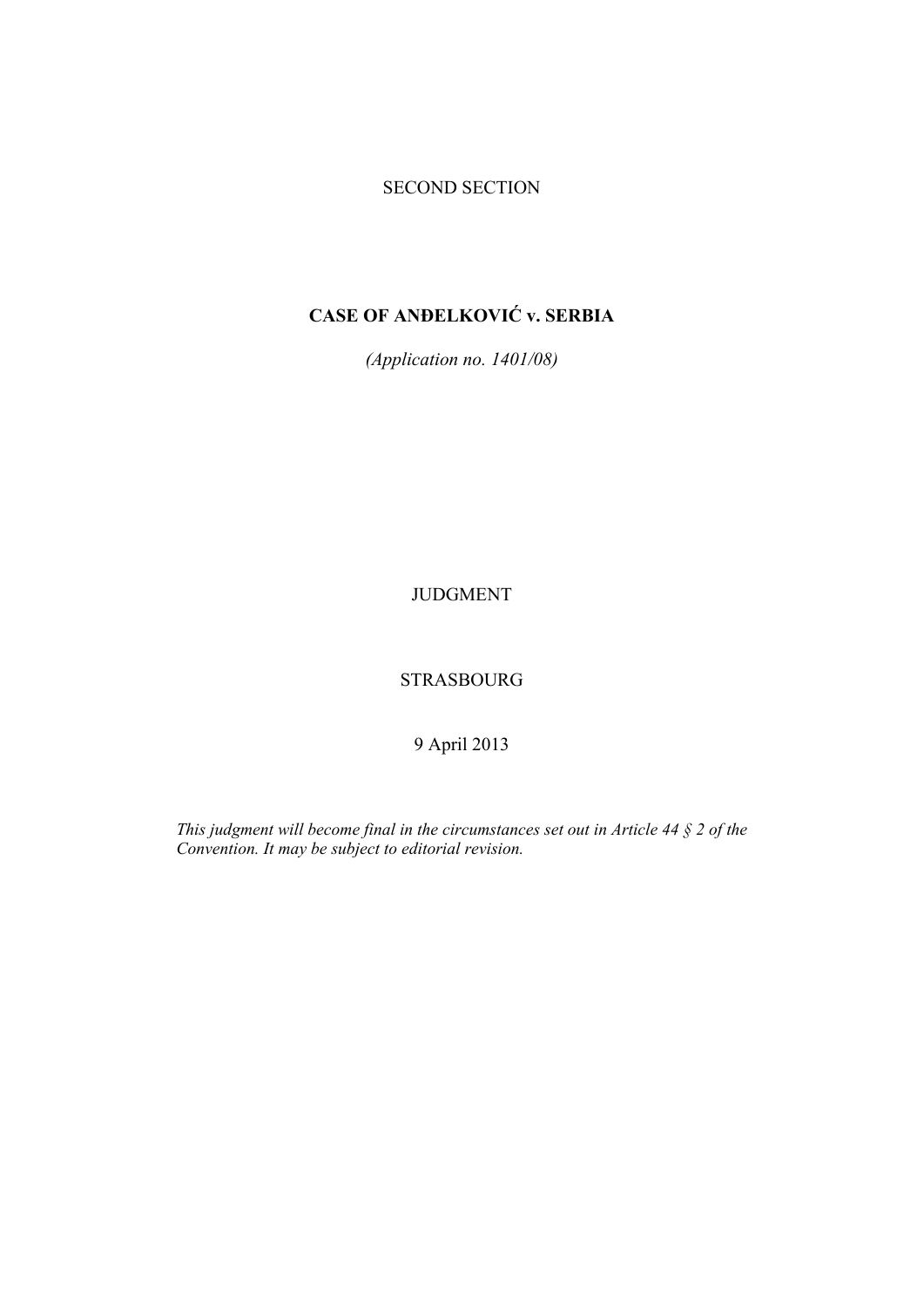

# **EUROPEAN COURT OF HUMAN RIGHTS** COUR EUROPÉENNE DES DROITS DE L'HOMME

**In the case of Anđelković v. Serbia,**

The European Court of Human Rights (Second Section), sitting as a Chamber composed of:

 Guido Raimondi, *President,*  Peer Lorenzen, Dragoljub Popović, András Sajó, Nebojša Vučinić, Paulo Pinto de Albuquerque, Helen Keller, *judges,*

and Stanley Naismith, *Section Registrar*,

Having deliberated in private on 19 March 2013, Delivers the following judgment, which was adopted on that date:

## PROCEDURE

1. The case originated in an application (no. 1401/08) against the Republic of Serbia lodged with the Court under Article 34 of the Convention for the Protection of Human Rights and Fundamental Freedoms ("the Convention") by a Serbian national, Mr Milomir Anđelković ("the applicant"), on 22 November 2007.

2. The applicant was represented by Mr M. Milosavljević, a lawyer practising in Bor. The Serbian Government ("the Government") were represented by their Agent, Mr S. Carić.

3. The applicant claimed that the final judgment rendered in his case, which had partially overturned a judgment in his favour, had been arbitrary.

4. On 26 September 2011 the application was communicated to the Government. It was also decided to rule on the admissibility and merits of the application at the same time (Article 29  $\S$  1).

## THE FACTS

#### I. THE CIRCUMSTANCES OF THE CASE

5. The applicant was born in 1958 and lives in Bor.

6. On 26 October 2004 the applicant filed a civil claim against his employer, company Z, seeking the payment of outstanding holiday pay (*regres za korišćenje*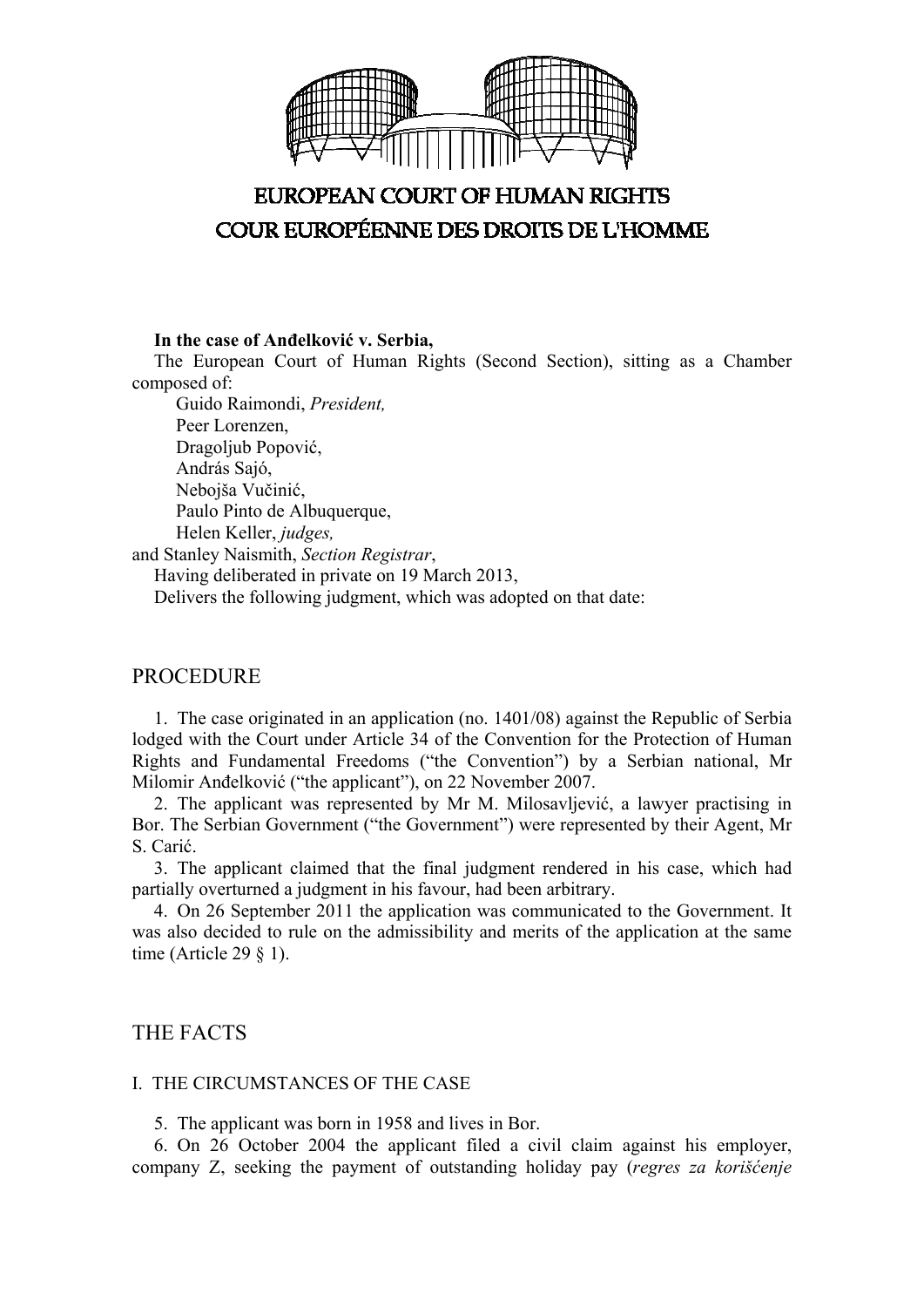*godišnjeg odmora*) due for 2002 and 2003, the difference between the salary he had received and the minimum salary payable under collective agreements in force at the company for the period from October 2001 to May 2004, statutory interest and legal costs.

7. Following a remittal in 2005, on 15 March 2006 the Bor Municipal Court (*Opštinski sud*) ruled in favour of the applicant. As regards the outstanding holiday pay, the court observed that company Z had not paid the holiday pay due for 2002 and 2003 to any of its employees, as its alleged parent company had been encountering financial difficulties. The court, however, found these facts to be irrelevant to the outcome of the applicant's claim, as according to the Labour Act and enterprise bargaining agreements in force at the company he had been entitled to holiday pay regardless of the level of his employer's profits.

8. On 3 September 2007 the Zaječar District Court (*Okružni sud*) reversed the part of the Municipal Court's judgment which concerned holiday pay and legal costs, while upholding the remainder. The District Court based its refusal on the finding, disregarding applicable employment law, that company Z had not paid outstanding holiday pay to any of its employees and therefore that "to accept the applicant's claim would mean that the applicant would be treated more favourably than his colleagues, who had not received payment of outstanding holiday pay from their employer either". No further recourse against this judgment was available to the applicant.

9. It would appear that between 2004 and 2009 a number of the applicant's colleagues lodged the same or similar claims to those of the applicant with the Municipal Court.

10. On 28 April and 2 June 2009 the Municipal Court rejected the claims of the applicant's colleagues for the same reasons as the District Court had in the applicant's case. However, the Belgrade Court of Appeal, which, following reforms to the judicial system had become the competent appeal court, overturned both judgments on 29 April and 30 June 2010, respectively. In so doing, the appeal court found that the claimants had been entitled to their outstanding holiday pay by applicable domestic law (see paragraphs 10-13 below), finding that the reasons for judgment given by the Municipal Court in their cases were irrelevant and that it had erred in law in rendering the judgments.

#### II. RELEVANT DOMESTIC LAW AND PRACTICE

#### **A. Labour Act 2001 (***Zakon o radu***; published in the Official Gazette of the Republic of Serbia "OG RS" nos. 70/01 and 73/01)**

11. Article 90 paragraph 3 stipulated that collective bargaining agreements, labour regulations or employment contracts may provide for pay or benefits to employees over and above the rights set out in the Act.

#### **B. General Collective Bargaining Agreement 2001 (***Opšti kolektivni ugovor***; published in the OG RS nos. 22/97, 21/98, 53/99, 12/00 and 31/01 – "the 2001 Agreement")**

12. Pursuant to clause 30a(1.2), an employee shall be entitled to additional pay, including to holiday pay, which shall amount to a monthly average wage in the relevant industrial sector. Holiday pay shall be paid in full to employees who are entitled to 18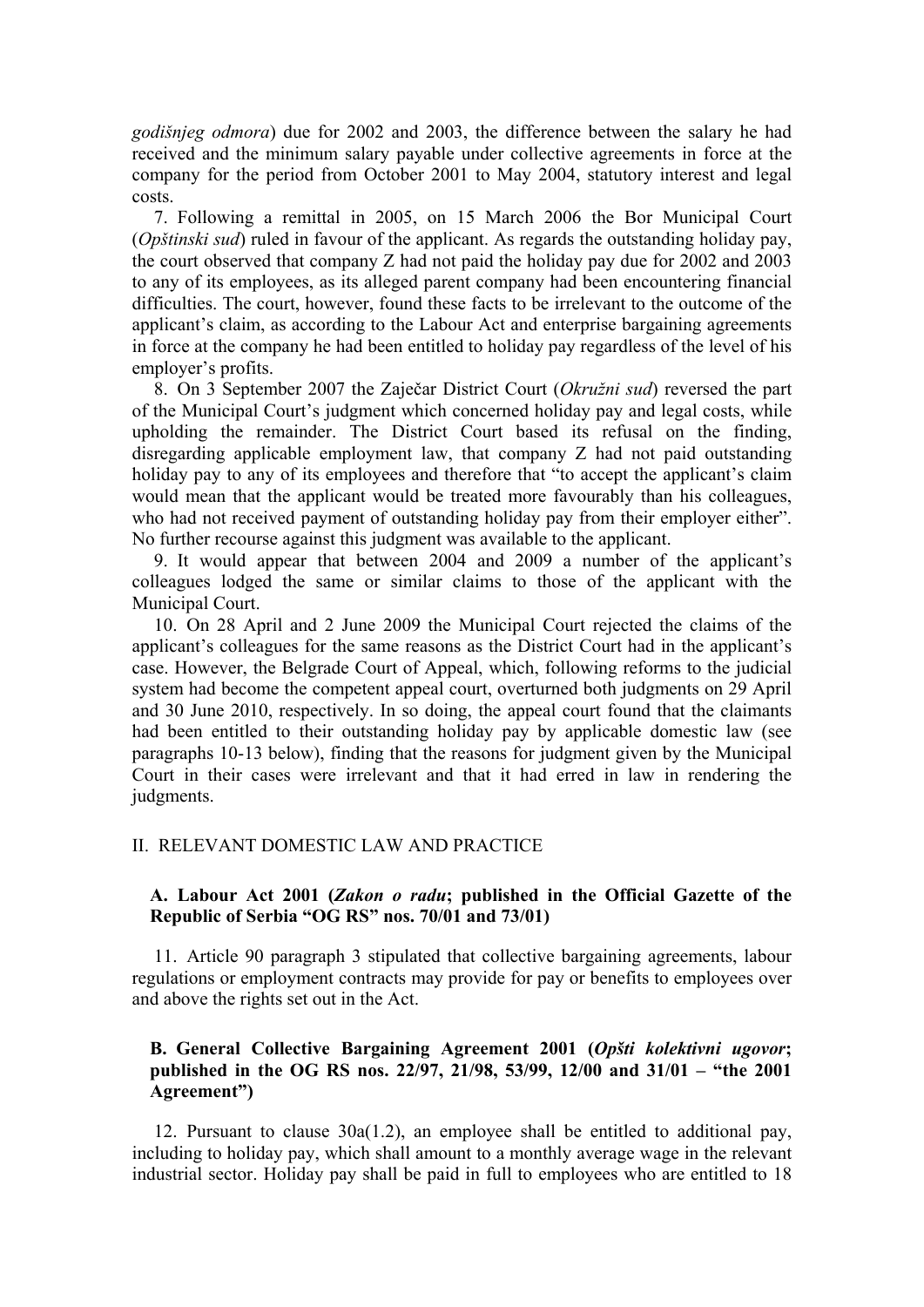days of annual leave, and shall be reduced proportionally if the employee is entitled to fewer days of annual leave.

#### **C. Special Collective Bargaining Agreement for metal industry workers (***Poseban (granski) kolektivni ugovor metalaca Srbije***, published in the OG RS nos. 50/95, 9/96, 44/97, 9/00 and 49/01)**

13. The text of clause 4(2) of this agreement corresponds to clause 30 of the 2001 Agreement.

#### **D. Enterprise Bargaining Agreement concluded between the trade union and the director of company Z (***Pojedinačni kolektivni ugovor između Organizacije sindikata i direktora privrednog društva Z.***, no. 01-83/98 of 22 October 1998)**

14. The text of clause 116(1) of this agreement corresponds to clause 30 of the 2001 Agreement. Additionally, clause 116(4) provides that in case of its financial inability to pay holiday pay as a lump sum, the employer may pay it in several instalments.

#### THE LAW

#### I. ALLEGED VIOLATION OF ARTICLE 6 OF THE CONVENTION

15. The applicant complained that the court of final instance had rejected his claim for outstanding holiday pay for reasons which had not been correct in law, in breach of Article 6 of the Convention, which, in so far as relevant, reads as follows:

"In the determination of his civil rights and obligations ... everyone is entitled to a fair ... hearing ... by [a] ... tribunal ..."

#### **A. Admissibility**

16. The Government maintained that the applicant had failed to pursue his application with reasonable expedition (relying upon *Kemevuako v. the Netherlands* (dec.), no. 65938/09, 1 June 2010). Whilst the Court appeared to consider that the application had been lodged on 22 November 2007, the Government, however, noted that the applicant had failed to follow the Court's instruction to submit an application form by 28 October 2011, justifying his delay on the belated delivery of the Court's letter of 4 October 2011 containing that instruction. The Government maintained that the significant delay of more than two years between the initial letter (22 November 2007) and the submission of the completed application form (by 28 October 2011 at the earliest) meant that the initial letter should cease to be regarded as the introduction of the application and that only the date on which the completed application had been lodged should be relevant. The final decision in the present case being the judgment of 3 September 2007, the Government concluded that the application had been introduced outside the six-month time-limit set down by Article 35 § 1 of the Convention.

17. The applicant's observations, following the communication of his case to the Government, were submitted after the expiration of the time-limit set by the Court. The President of the Chamber therefore decided, pursuant to Rule 38 § 1 of the Rules of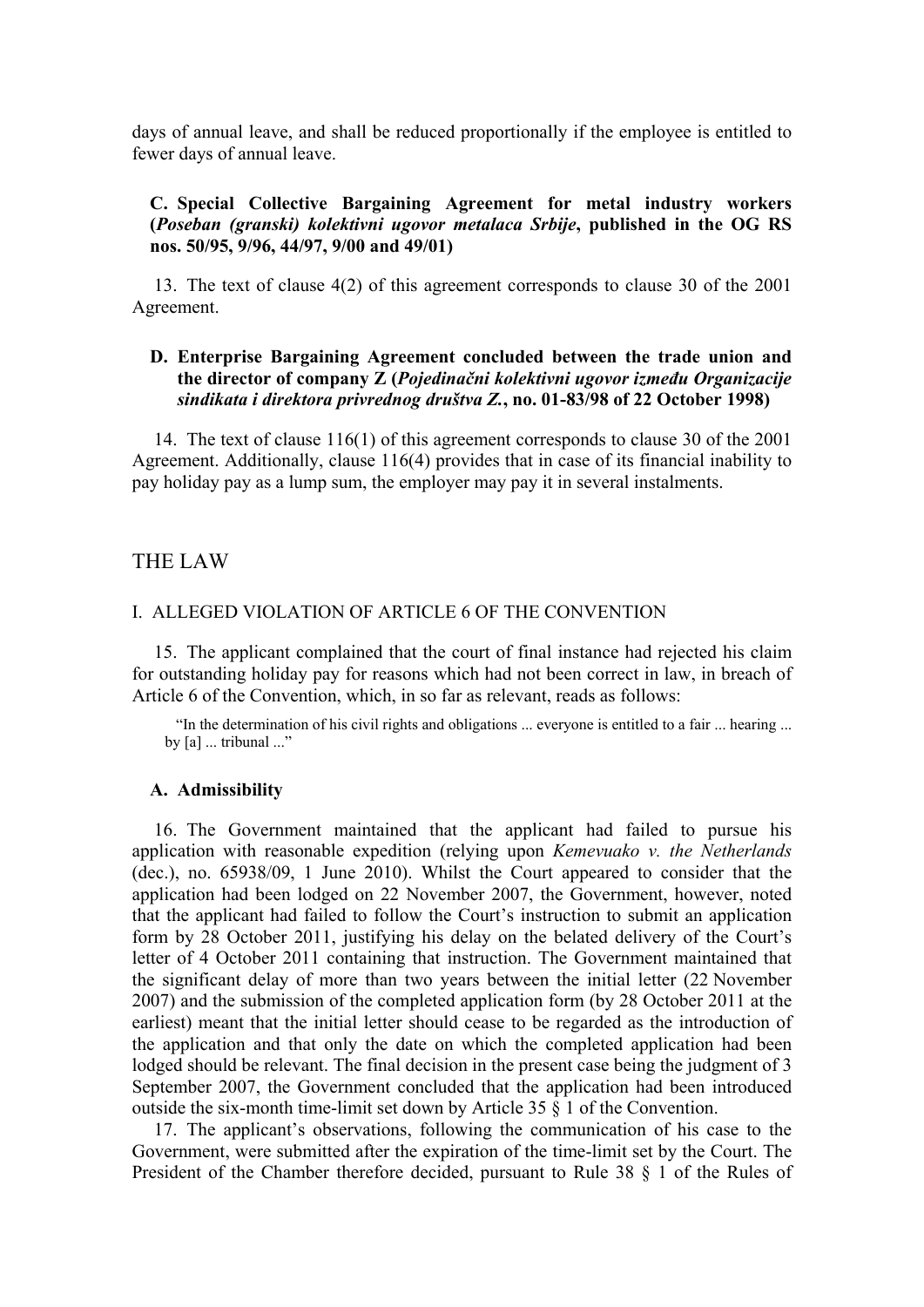Court, that they should not be included in the case file for the Court's consideration (see also paragraph 20 of the Practice Direction on Written Pleadings).

18. In accordance with the established practice of the Convention organs, the Court normally considers the date of the introduction of an application to be the date of the first communication indicating an intention to lodge an application and giving some indication as to the nature of the application. Such first communication will interrupt the running of the six-month period (see *Arslan v. Turkey* (dec.), no. 36747/02, 21 November 2002, ECHR 2002-X (extracts), and *Růžičková v. the Czech Republic* (dec.), no. 15630/05, 16 September 2008).

19. Turning to the present case, the Court observes that the Government have misinterpreted the facts. The present application was introduced on 22 November 2007 on a duly completed application form, which contained a full outline of the applicant's case. As regards the Government's objection, the Court observes that, by its letter of 4 October 2011, the Registry gave notice of the present application to the Government. In a corresponding letter of the same date, the applicant was notified by the Registry that, pursuant to Rule 36 §§ 2 and 4 of the Rules of Court, he was required to appoint an "advocate" at that stage of the proceedings and, in that regard, to complete and return an enclosed authority form to the Court by 28 October 2011. The applicant did so on 11 November 2011, claiming that the delivery of the Registry's letter of 4 October 2011 had been delayed. In addition, he submitted another copy of the application form with the words "already served on the Court on 22 November 2007" noted under each relevant field. The Court emphasises that the applicant's further submission of additional documents, including another copy of the application form, did not change the original date of introduction. Since the final decision in the present case was adopted on 3 September 2007, and the application was lodged with the Court on 22 November 2007, this objection by the Government must be dismissed.

20. The Court notes, moreover, that the application is not manifestly ill-founded within the meaning of Article 35 § 3 (a) of the Convention. It is likewise not inadmissible on any other grounds. It must therefore be declared admissible.

#### **B. Merits**

21. The Government contended, based on a two-pronged argument, that the facts of the present case clearly disclosed no violation of Article 6 § 1 of the Convention.

22. Firstly, they submitted that the case-law of the Zaječar District Court on the issue in question had been consistent, although, admittedly, it had diverged from the practice of Belgrade Court of Appeal. Nevertheless, conflicting judgments of these two domestic courts on the same legal matter could not be characterised in the present case as "profound and long-standing differences" (making reference to *Tudor Tudor v. Romania*, no. 21911/03, 24 March 2009).

23. Secondly, the Government maintained that the status of the applicant was "almost analogous" to that of the applicant in the case of *Karuna v. Ukraine* (dec), no. 43788/05, 2 April 2007. In view of the Court's finding in the *Karuna* case that it is not its function to deal with errors of fact or law allegedly committed by a national court, the Government invited the Court to likewise reject the present application as manifestly ill-founded.

24. The Court reiterates at the outset that it is not its task to take the place of the domestic courts. It is primarily for the national authorities, notably the courts, to resolve problems of interpretation of domestic legislation (see, among many authorities, *Brualla Gómez de la Torre v. Spain*, 19 December 1997, § 31, *Reports of Judgments and*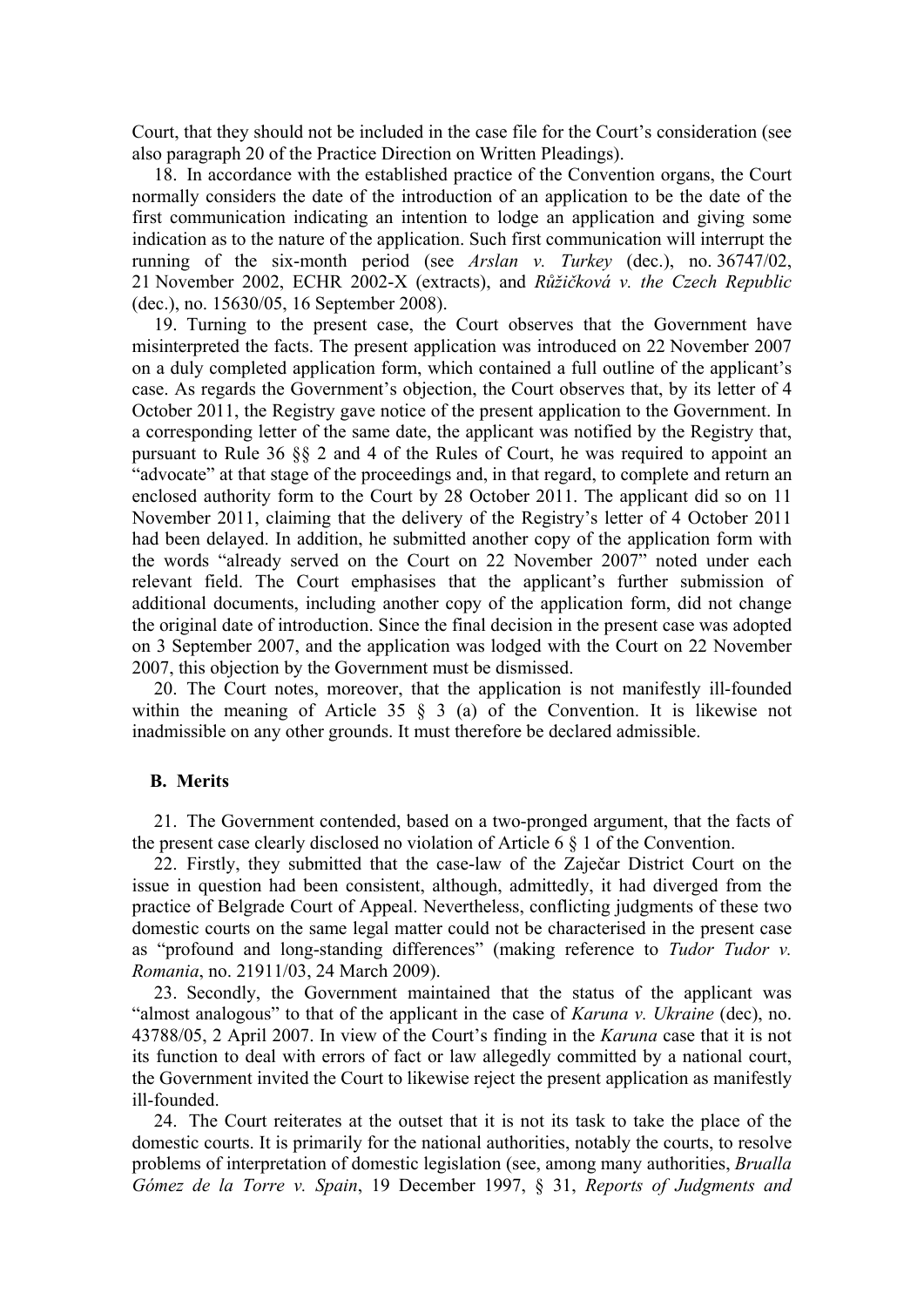*Decisions* 1997-VIII). That being so, the Court will not question the interpretation of domestic law by the national courts, save in the event of evident arbitrariness (see, *mutatis mutandis*, *Ādamsons v. Latvia*, no. 3669/03, § 118, 24 June 2008), in other words, when it observes that the domestic courts have applied the law in a particular case manifestly erroneously or so as to reach arbitrary conclusions and/or a denial of justice (see, *mutatis mutandis*, *Farbers and Harlanova v. Latvia* (dec.), no 57313/00, 6 September 2001, and, albeit in the context of Article 1 of Protocol No. 1, *Beyeler v. Italy* [GC], no. 33202/96, § 108, ECHR 2000-I).

25. Turning to the present case, the Court finds Article 6 § 1 applicable, given that the domestic courts were called upon to determine a dispute concerning a right to outstanding holiday pay, which can be considered to be a civil right which the applicant could, on arguable grounds, claim under Serbian law.

26. Further, even accepting the Government's assertion about the claim's rejection being in line with the consistent practice of the District Court in such matters, the Court considers that this is not of relevance to the case, as the subject of the Court's examination in the present case is not the possible legal uncertainty stemming from the divergent interpretation of domestic law by domestic courts; rather, the fundamental issue in the present case, which distinguishes it, *inter alia*, from many of the other cases before this Court, including *Karuna*, is the element of arbitrariness disclosed in the appellate judgment complained of.

27. Specifically, the Court observes that Serbian labour law governing holiday pay is not vague and ambiguous, but clearly provides for the instances in which employees are entitled to such additional payments (see paragraphs 11-14). The first-instance court established certain facts and found that the applicant had a legal entitlement to the holiday pay claimed. The District Court overturned that judgment on appeal and rejected the applicant's claim without even making reference to the facts and the labour law as presented by the first-instance court. Nor did it refer in the impugned judgment to what the law was, how it should have been applied to the applicant's case or whether the conditions stipulated in the applicable collective and enterprise bargaining agreements had been met in the applicant's case. The District Court, while disregarding applicable employment law, rejected the applicant's claim on the sole ground that "to accept the applicant's claim would mean that the applicant would be treated more favourably than his colleagues, who had not received payment of outstanding holiday pay from their employer either" (see paragraph 8 above). This reasoning had no legal foundation (see, *mutatis mutandis*, *De Moor v. Belgium*, 23 June 1994, § 55, Series A no. 292-A) and was based on what appears to be an abstract assertion quite outside of any reasonable judicial discretion. Furthermore, a connection between the established facts, the applicable law and the outcome of the proceedings is wholly absent from the impugned judgment. The Court therefore finds that such an arbitrary District Court's ruling has amounted to a denial of justice in the applicant's case (see, albeit in the context of assessment of evidence, *Khamidov v. Russia*, no. 72118/01, § 175, 15 November 2007, and contrast to *Camilleri v. Malta* (dec.), no. 51760/99, 16 March 2000).

28. Lastly, the Court observes that no further recourse against this appellate judgment was available to the applicant at the material time.

29. In these circumstances, the Court considers that the District Court did not give the applicant's case a fair hearing and finds accordingly that there has been a violation of Article 6 § 1 of the Convention.